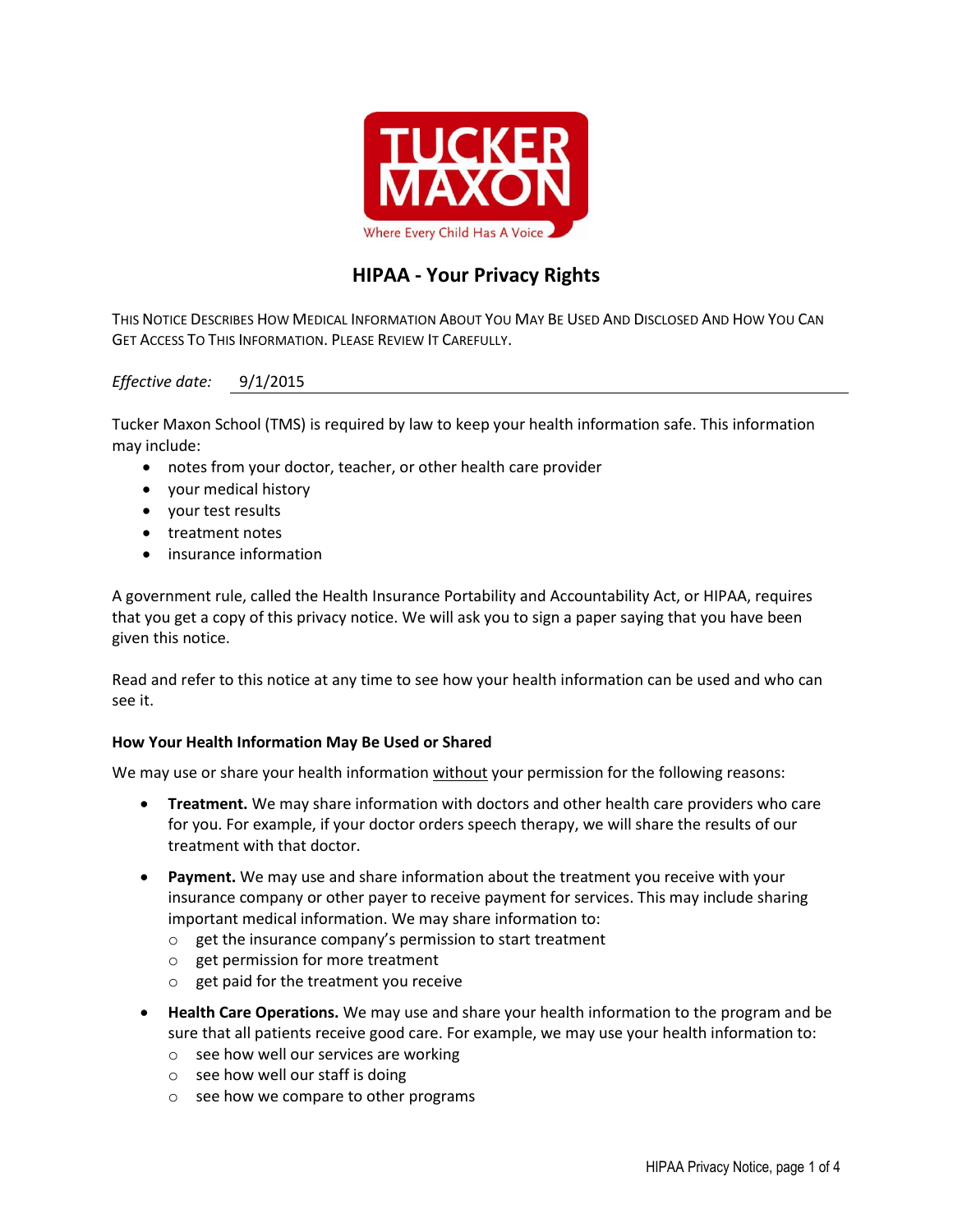- o make our services better
- o help others study health care services

#### **Your Health Information May Also Be Used or Shared Without Your Permission for:**

- **Abuse and Neglect.** We may share your health information with government agencies when there is evidence of abuse, neglect, or domestic violence.
- **Appointment Reminders.** We will use your information to remind you of upcoming appointments. Reminders may be sent in the mail, by e-mail, or by phone call or voicemail message. If you do not wish to get reminders, please tell your speech-language pathologist.
- **As Required by Law.** We will share your information when we are told to do so by federal, state, or local law. We will also share information if we are asked by the police or courts.
- **Government Functions.** Your information may be shared for national security or military purposes. If you are a veteran, your information may be shared with the Office of Veteran's Affairs.
- **Information About a Person Who Has Died.** We may share information with the coroner, medical examiner, or a funeral director, as needed.
- **Marketing.** We may use your information to let you know of other services that might be of interest to you.
- **Public Health Risks.** We may report information to public health agencies as required by law. This may be done to help prevent disease, injury, or disability. It may also be done to report medical device safety issues to the Food and Drug Administration and to report diseases and infections.
- **Regulatory Oversight.** We may use or share your information with agencies overseeing health care. This may include sharing information for audits, licensure, and inspections.
- **Research**. We may share your health information with researchers to be included in their research project. Information will be shared only for projects that have been through a special approval process. These projects have rules to protect your privacy, too.
- **Threats to Health and Safety.** Your health information may be shared if we believe that it will prevent a threat to your health and safety or the health and safety of others.
- **Worker's Compensation.** We will share your information with Worker's Compensation if your case is being considered as a work-related injury or illness.

#### **When Your Permission Is Needed to Use or Share Your Health Information**

You must give us permission to use or share your health information for any situation that is not listed in this notice. You will be asked to sign a form, called an authorization, to allow us to use or share your information. You are allowed to take back this authorization, called revoking authorization, at any time. We will not be able to get back the information that we shared with your permission.

#### **Your Privacy Rights**

You have the right to: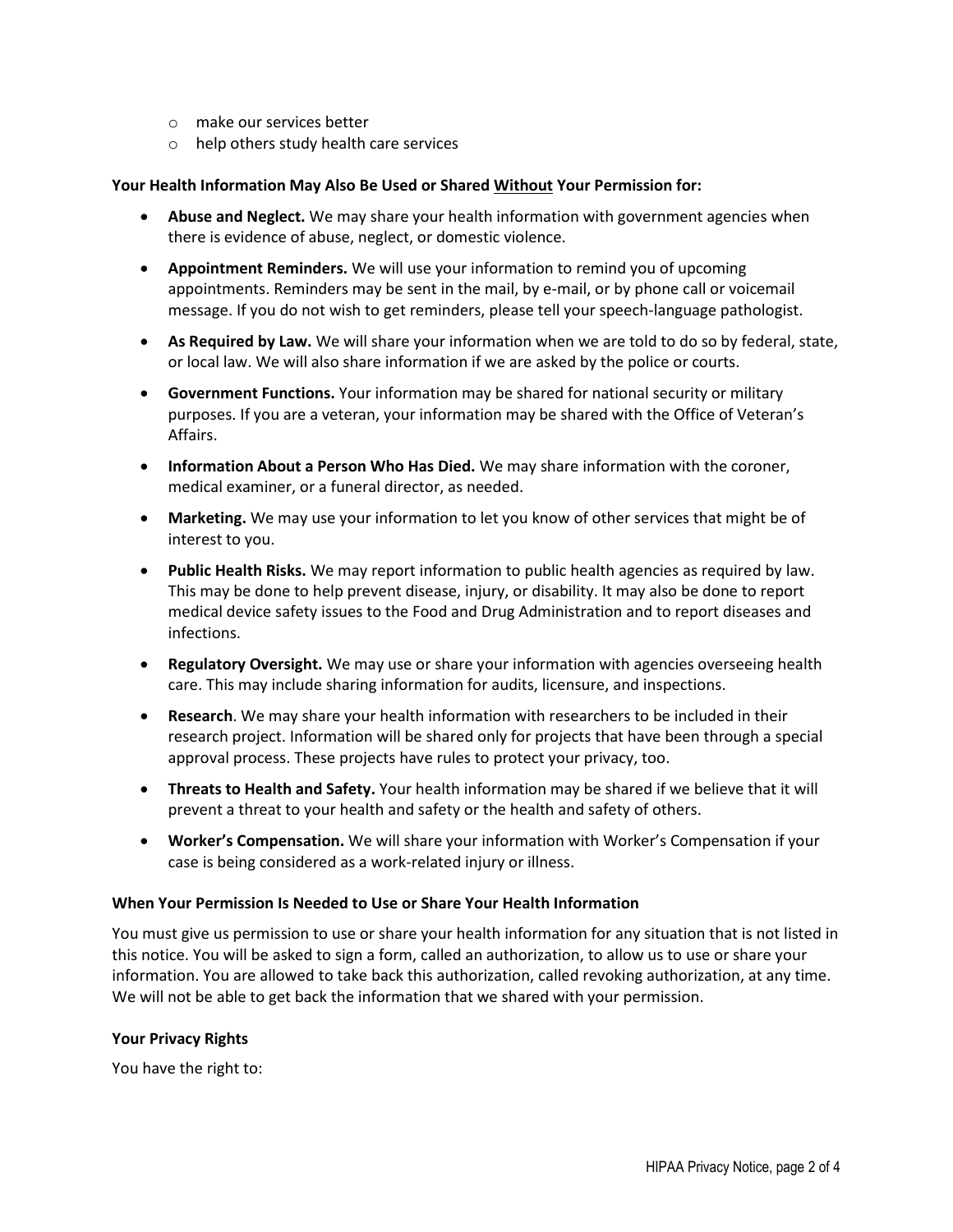- **Ask us not to share your information.** You can ask us not to use or share your information for treatment, payment, or health care operations. You can also ask us not to share information with people involved in your care, like family members or friends. You must ask for limits in writing. We must share information when required by law. We do not have to agree to what you ask.
- **Ask us to contact you privately.** You can ask us to contact you only in a certain way or at a certain place. For example, you may want us to call you but not to e-mail you. Or you may want us to call you at work and not at home. You must ask us in writing. We will do all we can to do what you ask.
- **Look at and copy your health information**. You have the right to see your health information and to get a copy of that information. You have a right to see treatment, medical, and billing information. You may not be able to see or copy information put together for a court case, certain lab results, and copyrighted materials, such as test protocols.
- **Ask for changes to your health information**. You can ask us to change information that you think is wrong. You can also ask that we add information that is missing. You must ask us in writing and give us a reason for the change. We do not have to make the change.
- **Get a report of how and when your information was used or shared.** You can ask us to tell you when your information was shared and who we shared it with. There are some rules about this:
	- o You need to ask us in writing.
	- o You must tell us the dates you are asking about and if you want a paper or electronic copy.
	- $\circ$  You may get information going back 6 years, but it cannot be for earlier than April 14, 2003. This is the date when the government privacy rules took effect.
- **Get a paper copy of this privacy notice.** You can get a paper copy of this notice at any time. You can get a copy even if you have already signed the form saying you have seen this notice.
- **File complaints.** You can file a complaint with us or with the government if you think that
	- o your information was used or shared in a way that is not allowed
	- o you were not allowed to look at or copy your information
	- o any of your rights were denied

## **Who Is Covered by This Notice**

The people who must follow the rules in this notice are:

- the speech-language pathologist working at Tucker Maxon
- the audiologist working at Tucker Maxon
- anyone who is allowed to add health information to your file, including teachers and other staff
- any volunteers or students who may help you while you are at this school